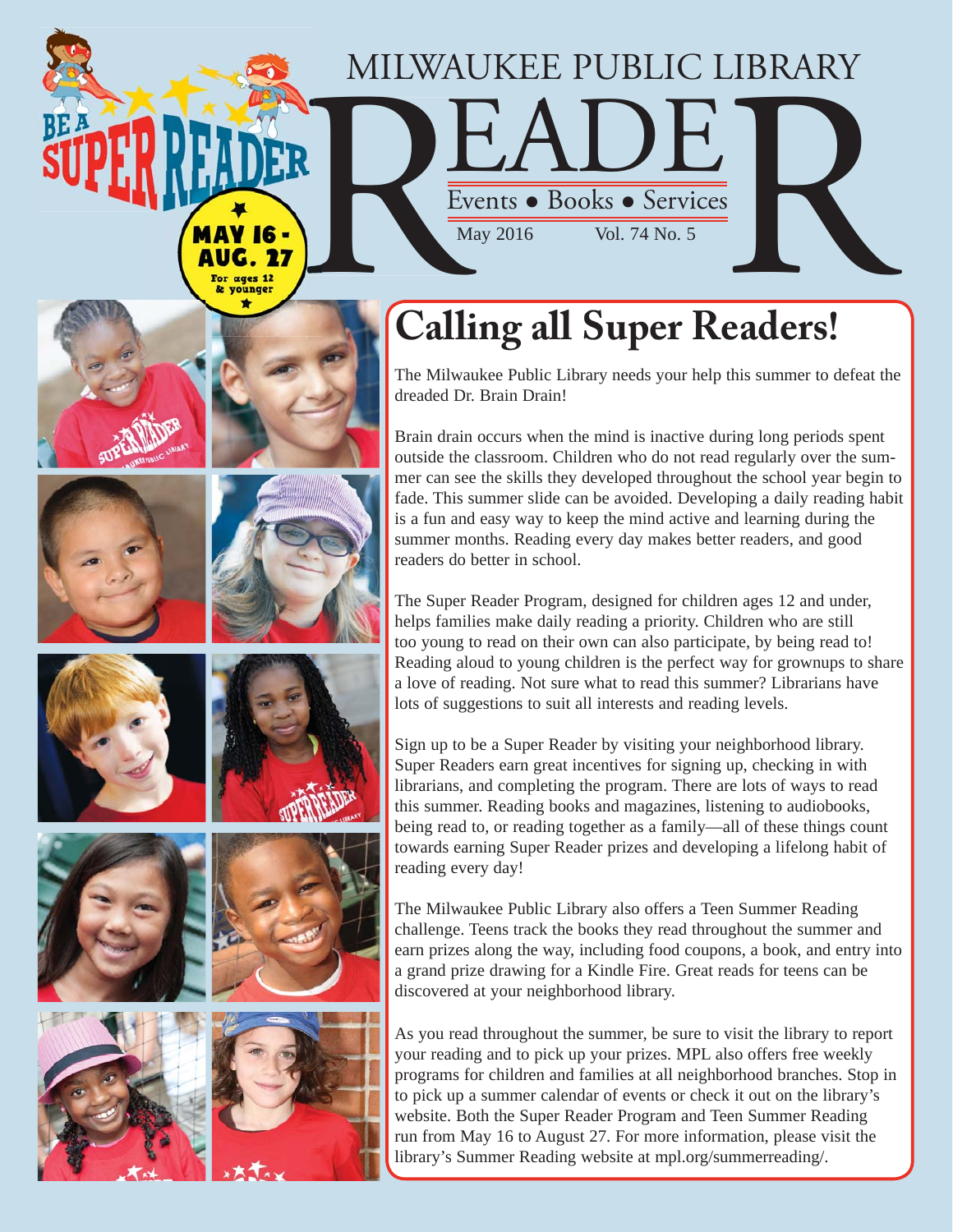



When we installed the Green Roof at Central Library in 2009, we had no idea how many more "green initiatives" would follow in the Milwaukee Public Library System. We were just happy to have a roof engineered with moisture barriers and insulating features that would

reduce heating and cooling costs, minimize the urban heat island effect and absorb rainwater to reduce storm water runoff.

Since the installation of the green roof we also designed the new East Branch to include a number of repurposed materials including slab glass windows and a reclaimed wood ceiling and laptop bar using materials salvaged from the former East Library.

The Tippecanoe Branch upped the ante with green landscaping that includes a rain garden, a bio swale, and a permeable parking lot surface to reduce storm water runoff.

In addition to the physical green initiatives, Tippecanoe is also hosting a series of "Green Home" programs together with a number of Milwaukee area partners. You can learn about Beepods (May  $23$ ,  $4:30-6$  p.m.); how to take part in the "solar" group buy" partnership with Milwaukee Shines and the Midwest Renewable Energy Association (June 22, 6-7 p.m.); and get gardening tips (June 20, 6:30-7:30 p.m.) and composting ideas (August 24, 6:30-7:30 p.m.) from a UW-Extension master gardener. The Green Home series continues each month throughout 2016 - check our calendar of events for the complete schedule at Tippecanoe.

As you "think spring" this month, we invite you to join one of Central Library's green roof tours which are free and offered to the public every Wednesday at noon and Saturday at 10 a.m. now through the end of October. The roof boasts an assortment of 12 varieties of sedum, chives, and Karl Forester Reed Grass. It's a beautiful green island in the city skyline, and a true testament to the Milwaukee Public Library's commitment to environmental sustainability.

Jula

## **The Vienna Secession On the Threshold of 20th Century Modern Design**

## *To every time its art, and to every art its freedom.*

This was the motto of the Vienna Secession, a group of artists and designers who were rejected for trying to bring about change in art and design at the turn of the 20th century. Believing that a return to handwork could rescue society from the moral decay, these artists formed their own group and separated themselves from the conservative Association of Austrian Artists. By modifying the style of French Art Nouveau, and relying on their own intuition, the Vienna Secession creators laid a foundation of form and expression which would be the basis for 20th century modernist art and design.



James Slauson, Professor of art and design history at the Milwaukee Institute of Art and Design (MIAD) will talk about the Vienna Secession and feature original materials housed in the Richard E. and Lucile Krug Rare Books Room on **Saturday, June 11, from 2-4 p.m. at the Central Library.**

*Part of the Richard E. and Lucile Krug Rare Books Room Educational Series.*



families and vibrant neighborhoods – the foundation of a strong Milwaukee. **Mission:** Inspiration starts here – we help people read, learn, and connect.

| Michele Bria, vice president; JoAnne Anton, Ald. Milele Coggs, Sharon Cook, |  |
|-----------------------------------------------------------------------------|--|
| Ald. Ashanti Hamilton, Joe'Mar Hooper, Ald. Nik Kovac, Chris Layden,        |  |
| Joan Prince, Dir. Mark Sain                                                 |  |
| MPL Foundation Board of Directors President  Arthur Harrington              |  |
| Friends of the Milwaukee Public Library President  Barbara Franczyk         |  |

The Reader is published ten times per year by the Milwaukee Public Library to celebrate reading and share news about books, library services and events. The Reader is mailed to members of the Friends of the Milwaukee Public Library, distributed free at library locations and available at www.mpl.org. Call (414) 286-3572 or

an e-mail with questions or comments to mailbox@mpl.org

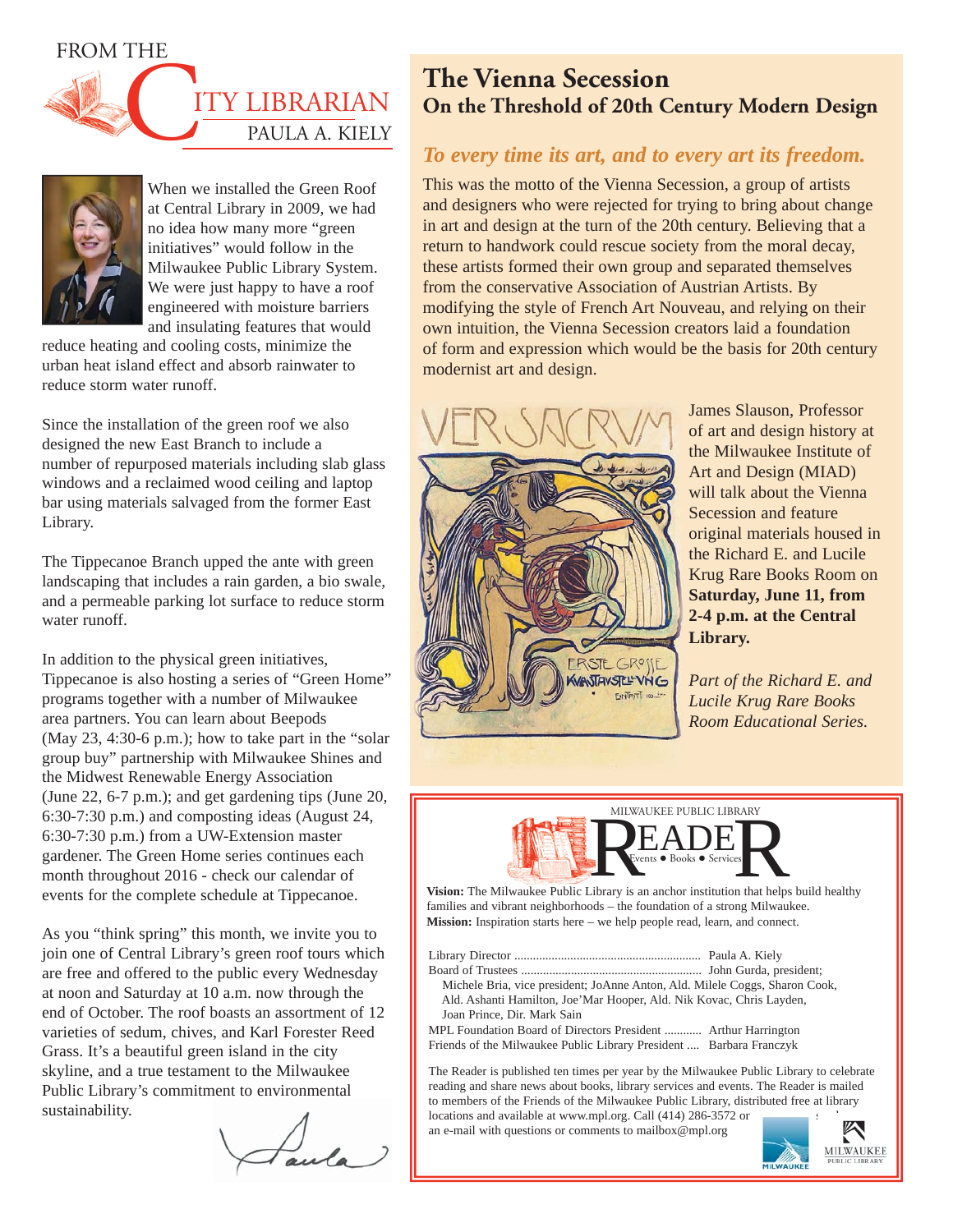F ROM THE FRIENDS

## OF THE LIBRARY





Join us for popcorn and a Stories from the Stacks video screening party on **Wednesday, May 18 at 6 p.m.** at the Villard Square Branch.



The Milwaukee Public Library is Summer Reading Headquarters for Super Readers to defeat brain drain and summer learning

loss over the summer months. Because of generous support from donors like you, 25% more children (5,000 more) participated in the Super Reader Summer Reading Program for a total of more than 25,000 kids last year.

New in 2016! Stay tuned for an announcement for MPL's end-of-summer Super Reader Celebration sponsored by the Milwaukee Bucks. Super Readers who complete their summer reading goals will be eligible for a drawing to celebrate their success.

Hear diverse perspectives of MPL storytellers featured in a NEW six-part series sponsored by the Milwaukee Public Library Foundation. Watch online and learn how using the library has uniquely impacted their lives and many others in Milwaukee at mpl.org/watchmpl.

Join our sponsors and help MPL encourage a lifelong love of reading for more kids and teens this summer! Support the Summer Reading Program at mpl.org/donate.

## **Thanks to our sponsors:**

| <b>Northwestern Mutual</b><br><b>Foundation</b>  | <b>We Energies Foundation</b>                       |  |
|--------------------------------------------------|-----------------------------------------------------|--|
|                                                  | <b>Bader Philanthropies</b>                         |  |
| <b>Milwaukee Brewers</b>                         | <b>Stella H. Jones Foundation</b>                   |  |
| <b>Community Foundation, Inc.</b>                | <b>Anon Charitable Trust</b>                        |  |
| <b>Milwaukee Bucks</b>                           | <b>Herbert D. Hentzen</b>                           |  |
| <b>Ralph Evinrude</b><br><b>Foundation, Inc.</b> | <b>Gustav and Gladys Kindt</b><br><b>Foundation</b> |  |

**Architectural Tour of Central Library and a FREE Book**

Experience fascinating Milwaukee Public Library history every Saturday at 11 a.m. at Central Library, located at 814 West Wisconsin Avenue. Tours begin in the rotunda and tour goers will receive a coupon for a free book at the end of the tour in the Bookseller Book Store and Cafe. Central Library is listed on the National Register of Historic Places. To arrange for a special tour or to learn more about becoming a docent, please call (414) 286-TOUR.





## **Summer Used Book Sale**

Saturday, June 18, 9 a.m.-4 p.m. ~ Central Library, 814 W. Wisconsin Ave. Meeting Room 1, 1st floor

All proceeds from this sale benefit the Milwaukee Public Library. Friends members may enter sales 30 minutes before the public with current membership card. Please use the Eighth Street entrance and present your card. **There will be a 2-for-1 sale in the Bookseller Used Book Store during the sale.** In the month of May, the Bookseller will feature a selection of half-priced books on home improvement and interior design. **Next Sale: September 17, 25-cent Sale, Central Library, 814 W. Wisconsin Ave.**  *Coincides with Doors Open Milwaukee*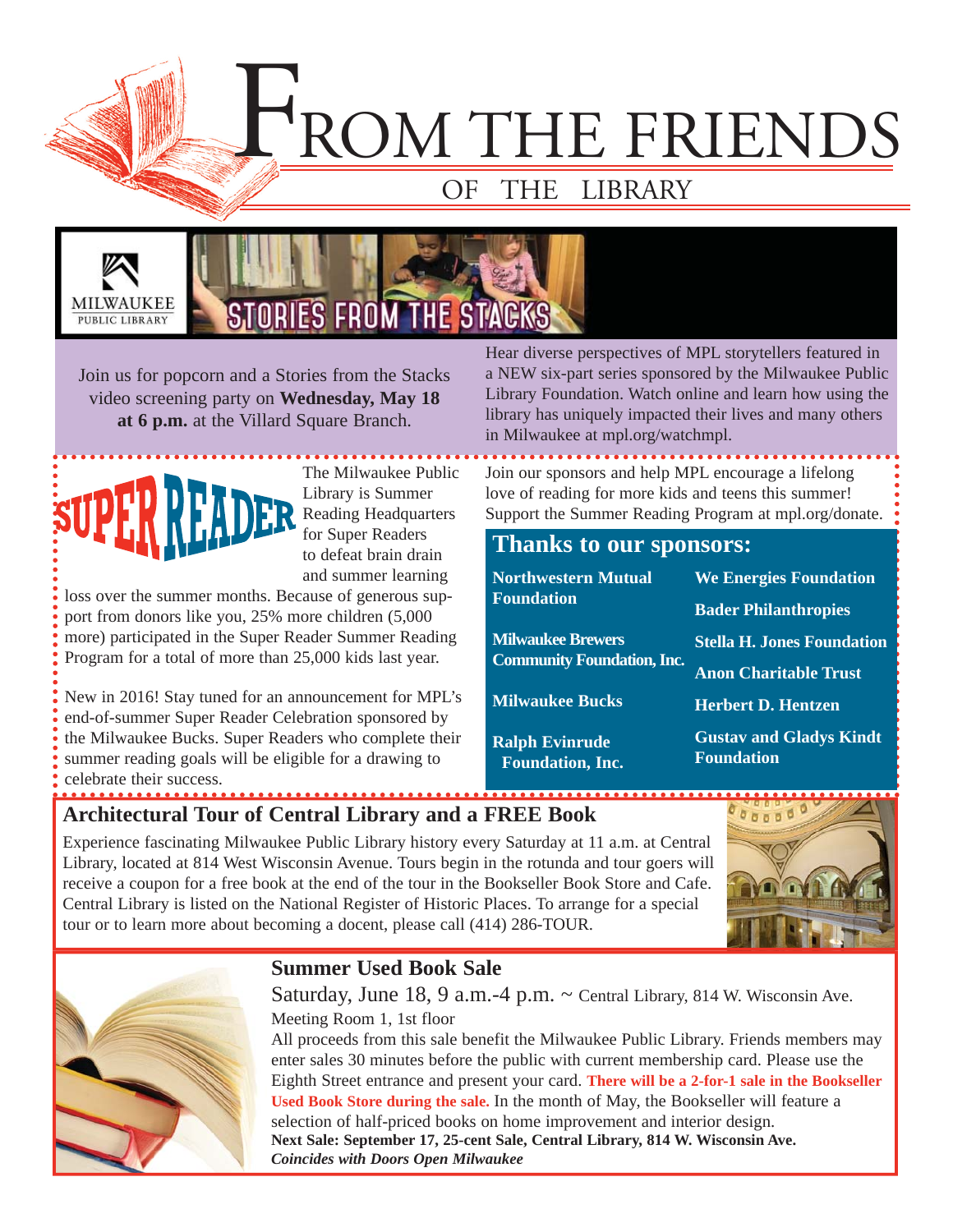

#### **Humans of New York: Stories** by Brandon Stanton.



974.71 S792H. Six years ago, Stanton created a photographic blog called *Humans of New York* which had an audience of more than one [million subscribers. In this book, he takes](https://encore.mcfls.org/iii/encore/record/C__Rb3854570) 

the photographic census of New York City a step further by including candid, thought-provoking stories of those he has

photographed.

#### **Democracy in Black: How Race Still Enslaves the**



**American Soul** by Eddie S. Glaude, Jr. **A** 305.896073 G552.

Many people find discussions about race M difficult. It is hard to trust one another to speak honestly and openly about the topic. After the election of the first black U.S. A President, many people believed America's P

race problems were solved. Glaude contends that black [America faces an emergency based on the 'value gap' in](https://encore.mcfls.org/iii/encore/record/C__Rb3876531)  which the country was founded.

#### **[A Thousand Naked Strangers: A Paramedic's Wild](https://encore.mcfls.org/iii/encore/record/C__Rb3881220)**



**Ride to the Edge and Back** by Kevin **R** Hazzard. 92 H4314A. H

After spending a decade as an EMT in A Atlanta, Kevin Hazzard has some stories to A share. Darkly humorous, scary, and tragic, Hazzard doesn't sugarcoat his experiences H and makes you feel as if you're sitting next to him in the ambulance. Not for the faint

of heart, but an enthralling experience nonetheless.

#### **All the Birds in the Sky** by Charlie Jane Anders. Science



Fiction. F Laurence and Patricia are outcasts as L children. Laurence built a two-second time machine; Patricia talks to birds. They become allies to survive school, but their b differences eventually cause a huge rift. After reconnecting as adults and reforming A a tentative friendship, they find they are on

[opposing sides of a hostile conflict between magic and](https://encore.mcfls.org/iii/encore/record/C__Rb3880612)  science which may cause the end of the world.

#### **The Man Without a Shadow** by Joyce Carol Oates.

Fiction. F



Due to an infection and high fever, Elihu D [Hoopes sustained brain damage and lost the](https://encore.mcfls.org/iii/encore/record/C__Rb3852864)  H ability to retain memory for longer than 70 a seconds. Even though he doesn't remember her from one meeting to the next, h

neuroscientist Margot Sharpe, who is n

studying Elihu's case, begins an illicit love affair with him.

**The Girl in the Red Coat** by Kate Hamer. Fiction.



They say your life can change in an instant. For Beth and her daughter Carmel, that F is exactly what happens when they visit a storytelling festival in the country. Thanks to heavy fog, Beth already has an uneasy t feeling about the day. Despite repeated f attempts to hold onto Carmel's hand, there a comes a time when the unimaginable c

happens: Carmel is missing.

#### **Truthwitch: A Witchlands Novel** by Susan Dennard.



Young Adult Fiction.

 Safi is a rare Truthwitch, able to discern truth from lie, which makes her very valuable to three empires. All she and her best friend, Iseult, want is to be free, but with war coming, the friends have to fight [emperors and mercenaries who will stop at](https://encore.mcfls.org/iii/encore/record/C__Rb3879520)  nothing to control the Truthwitch.

#### **Fool Me Once** by Harlan Coben. Mystery.



In just six months, former army helicopter I pilot Maya has lost her sister and her p husband. Left with her two-year-old h daughter and lots of questions, Maya d struggles with what is real and what she wants to be real, including an image caught on a nanny cam meant to keep watch on the

woman caring for her child.

*Contributed by Martin Luther King Library staff Deborah Olguin and Mary Sherwood and East Branch staff member Elizabeth Gabriel.*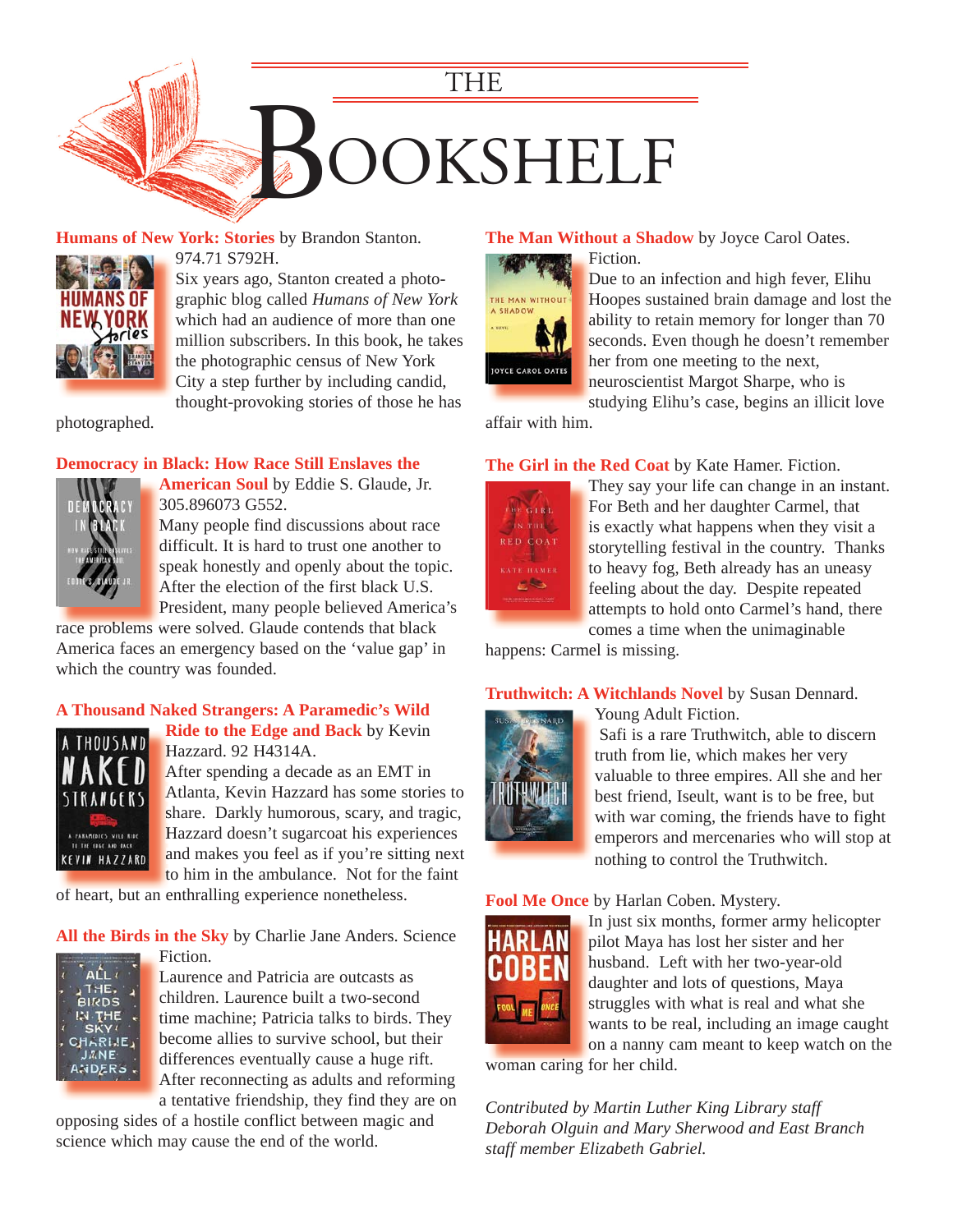# HILDREN'S ROOMS



## **Super Reads to Avoid a Summer Slide!**

The best way to make developing an easy habit of reading is to have some great books on hand. Check out some of these excellent books from your Milwaukee Public Library!

## **[Crocopotamus: Mix and Match the Wild Animals!](https://encore.mcfls.org/iii/encore/record/C__Rb3888583)** by



Mary Murphy. BRD MURPHY. Ages  $2 - 4.$ 

Young children can mix and match wild animal heads and tails to create silly hybrid characters in this charmingly illustrated board book.

**Surf's Up** [by Kwame Alexander; illustrated by Daniel](https://encore.mcfls.org/iii/encore/record/C__Rb3881350) 



Miyares. PIC ALEXAND. Ages 4-7. Dude is ready to hit the waves and doesn't understand Bro's insistence on finishing his book, until cries of "Wowie Kazowie!" and "Whoa, Daddy-O!" spark Dude's curiosity.

**Get a Hit, Mo!** by David A. Adler; illustrated by Sam Ricks. EASY LEVEL 2 ADLER.



Ages 6-8. When Mo's baseball team, the Lions,

faces off against the Bears, it all comes down to the final inning. Will Mo, the [smallest member of his team, be able to](https://encore.mcfls.org/iii/encore/record/C__Rb3881492)  help them win the game?

#### **[Glow: Animals With Their Own Night-Lights](https://encore.mcfls.org/iii/encore/record/C__Rb3880913)** by



W.H. Beck. 591.472 B393. Ages 6-9. Explore the fascinating world of bioluminescence. Vividly detailed photographs, engaging text, and informative back matter make this a captivating read.

**Spirit Week Showdown** by Crystal Allen; illustrations by



Eda Kaban. INT ALLEN. Ages 8-10. E Mya and Naomi's friendship is put to M the test during School Spirit Week, but spunky Mya will do everything she can to win back her best friend's favor in this page-turning chapter book. p

Pax by Sara Pennypacker; illustrated by Jon Klassen.



FIC PENNYPA. Ages 9-14. Separated by war, Peter and his pet fox Pax try, against all odds, to get back to one another in this moving adventure tale of hope, determination, and friendship.

**Goodbye Stranger** by Rebecca Stead. FIC STEAD. Ages

9-14.



Seventh grade is definitely testing the friendship of three young ladies who [are trying to find their places in middle](https://encore.mcfls.org/iii/encore/record/C__Rb3835841)  school. Though they hit bumps in the road, they have vowed to not let arguments end their friendship.

**The Raven King** by Maggie Stiefvater. FIC STIEFVA. Ages 12-18.



Blue has always doubted the prophecy [that she would cause the death of her one](https://encore.mcfls.org/iii/encore/record/C__Rb3857567)  true love, but as she is already deep into the strange and menacing world of the Raven Boys, she hopes to find answers.

**Cuckoo Song** by Frances Hardinge. FIC HARDING.



Ages 12-18.

Triss feels something is really wrong when she suffers gaps in her memory after almost drowning in a millpond. A [meeting with a twisted architect may hold](https://encore.mcfls.org/iii/encore/record/C__Rb3816463)  the solution for her.

**RE ANDREWS** 



The Haters by Jesse Andrews. FIC ANDREWS. Ages 14-18.

Three young jazz fanatics leave their [summer camp and dodge the law in order](https://encore.mcfls.org/iii/encore/record/C__Rb3886259)  to get recognized at a big concert.